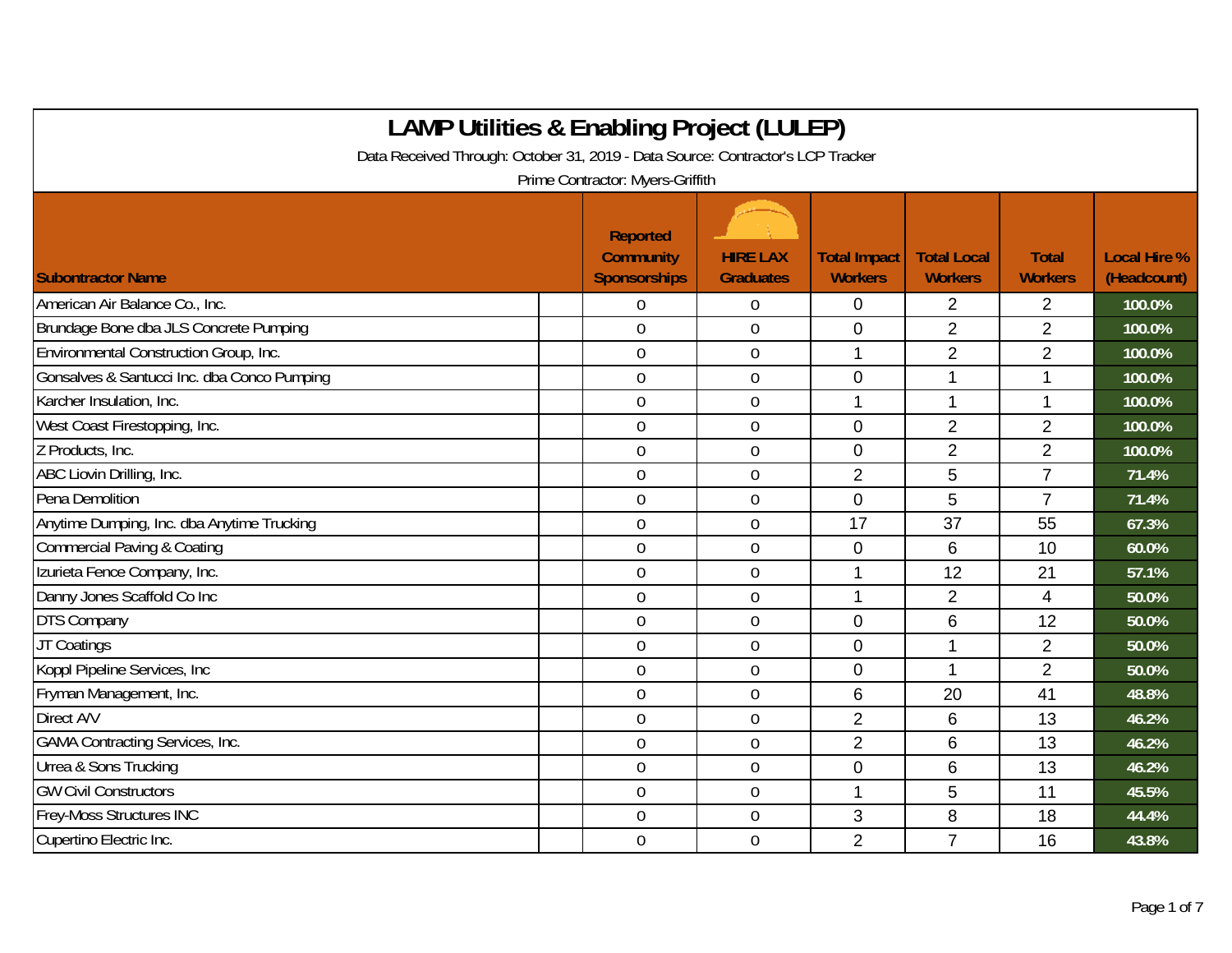| <b>LAMP Utilities &amp; Enabling Project (LULEP)</b><br>Data Received Through: October 31, 2019 - Data Source: Contractor's LCP Tracker<br>Prime Contractor: Myers-Griffith |            |                                                            |                                     |                                       |                                      |                                |                                    |  |
|-----------------------------------------------------------------------------------------------------------------------------------------------------------------------------|------------|------------------------------------------------------------|-------------------------------------|---------------------------------------|--------------------------------------|--------------------------------|------------------------------------|--|
| <b>Subontractor Name</b>                                                                                                                                                    |            | <b>Reported</b><br><b>Community</b><br><b>Sponsorships</b> | <b>HIRE LAX</b><br><b>Graduates</b> | <b>Total Impact</b><br><b>Workers</b> | <b>Total Local</b><br><b>Workers</b> | <b>Total</b><br><b>Workers</b> | <b>Local Hire %</b><br>(Headcount) |  |
| Miranda Logistics Enterprise                                                                                                                                                |            | 0                                                          | $\overline{0}$                      | 6                                     | 41                                   | 94                             | 43.6%                              |  |
| <b>Axion Group</b>                                                                                                                                                          |            | $\overline{0}$                                             | $\mathbf{0}$                        | $\overline{0}$                        | 3                                    | $\overline{7}$                 | 42.9%                              |  |
| J.V Land Clearing Co., Inc.                                                                                                                                                 |            | $\mathbf 0$                                                | $\boldsymbol{0}$                    |                                       | 6                                    | 14                             | 42.9%                              |  |
| 24 Hour Sweeping Inc A                                                                                                                                                      |            | $\mathbf 0$                                                | $\pmb{0}$                           | $\mathbf 1$                           | 5                                    | 12                             | 41.7%                              |  |
| Steve Bubalo Construction Co                                                                                                                                                |            | $\overline{0}$                                             | $\overline{0}$                      | $6\phantom{1}$                        | 12                                   | 29                             | 41.4%                              |  |
| 3531 Trucking                                                                                                                                                               | <b>NEW</b> | $\overline{0}$                                             | $\overline{0}$                      | $\overline{0}$                        | $\overline{4}$                       | 10                             | 40.0%                              |  |
| A1 Management & Inspection, Inc.                                                                                                                                            |            | $\mathbf 0$                                                | $\mathbf 0$                         | 1                                     | $\overline{2}$                       | 5                              | 40.0%                              |  |
| Alert Insulation Co., Inc.                                                                                                                                                  |            | $\mathbf 0$                                                | $\pmb{0}$                           | $\mathbf 0$                           | 4                                    | 10                             | 40.0%                              |  |
| Pan-Pacific Mechanical                                                                                                                                                      |            | $\mathbf 0$                                                | $\pmb{0}$                           | $\mathbf 0$                           | $\overline{2}$                       | 5                              | 40.0%                              |  |
| Terra Pave, Inc.                                                                                                                                                            |            | $\overline{0}$                                             | $\mathbf 0$                         | 1                                     | 4                                    | 10                             | 40.0%                              |  |
| Wagner Engineering & Survey, Inc.                                                                                                                                           |            | $\mathbf 0$                                                | $\boldsymbol{0}$                    | 0                                     | 8                                    | 20                             | 40.0%                              |  |
| Comet Electric, Inc.                                                                                                                                                        |            | $\mathbf 0$                                                | $\overline{0}$                      | 1                                     | 34                                   | 86                             | 39.5%                              |  |
| Birdi & Associates, Inc.                                                                                                                                                    |            | $\overline{0}$                                             | $\overline{0}$                      | $\overline{2}$                        | 5                                    | 13                             | 38.5%                              |  |
| Resource Environmental, Inc.                                                                                                                                                |            | $\overline{0}$                                             | $\overline{0}$                      | $\overline{2}$                        | 18                                   | 47                             | 38.3%                              |  |
| ISEC, Inc.                                                                                                                                                                  |            | $\mathbf 0$                                                | $\boldsymbol{0}$                    | $\overline{2}$                        | 16                                   | 42                             | 38.1%                              |  |
| B & D Equipment Rental, Inc.                                                                                                                                                |            | $\mathbf 0$                                                | $\mathbf 0$                         | $\overline{0}$                        | 14                                   | 37                             | 37.8%                              |  |
| Building Electronic Controls, Inc.                                                                                                                                          |            | $\mathbf 0$                                                | $\overline{0}$                      | $\overline{0}$                        | 3                                    | 8                              | 37.5%                              |  |
| Corradini Corp.                                                                                                                                                             |            | $\overline{0}$                                             | $\overline{0}$                      |                                       | 4                                    | 11                             | 36.4%                              |  |
| GGG Demolition, Inc.                                                                                                                                                        |            | $\overline{0}$                                             | $\overline{0}$                      | $\mathbf 0$                           | 4                                    | 11                             | 36.4%                              |  |
| Psomas                                                                                                                                                                      |            | $\mathbf 0$                                                | $\boldsymbol{0}$                    | $\mathbf 0$                           | $\overline{\mathbf{4}}$              | 11                             | 36.4%                              |  |
| Griffith Company                                                                                                                                                            |            | $\overline{2}$                                             | 1                                   | 13                                    | 59                                   | 164                            | 36.0%                              |  |
| <b>Red Hawk Services</b>                                                                                                                                                    |            | $\mathbf 0$                                                | $\mathbf 0$                         | 3                                     | 6                                    | 17                             | 35.3%                              |  |
| <b>Taft Electric Company</b>                                                                                                                                                |            | $\overline{0}$                                             | $\mathbf 0$                         | 6                                     | 13                                   | 37                             | 35.1%                              |  |
| Myers & Sons Griffith, JV                                                                                                                                                   |            | 3                                                          | $\overline{2}$                      | 10                                    | 59                                   | 176                            | 33.5%                              |  |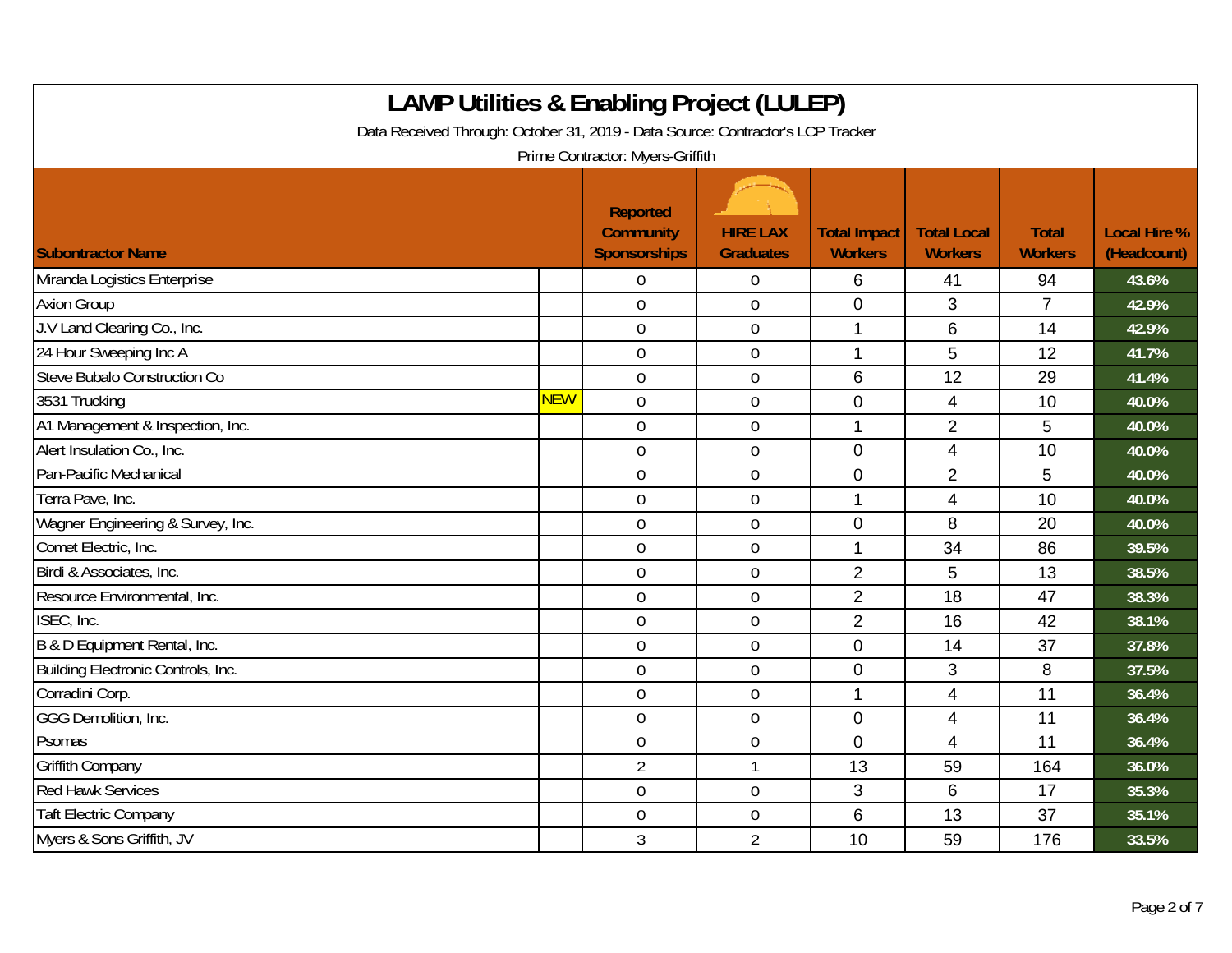| <b>LAMP Utilities &amp; Enabling Project (LULEP)</b><br>Data Received Through: October 31, 2019 - Data Source: Contractor's LCP Tracker<br>Prime Contractor: Myers-Griffith |                                                            |                                     |                                       |                                      |                                |                                    |  |  |
|-----------------------------------------------------------------------------------------------------------------------------------------------------------------------------|------------------------------------------------------------|-------------------------------------|---------------------------------------|--------------------------------------|--------------------------------|------------------------------------|--|--|
| <b>Subontractor Name</b>                                                                                                                                                    | <b>Reported</b><br><b>Community</b><br><b>Sponsorships</b> | <b>HIRE LAX</b><br><b>Graduates</b> | <b>Total Impact</b><br><b>Workers</b> | <b>Total Local</b><br><b>Workers</b> | <b>Total</b><br><b>Workers</b> | <b>Local Hire %</b><br>(Headcount) |  |  |
| Global Modular Inc.                                                                                                                                                         | 0                                                          | $\boldsymbol{0}$                    | $\mathbf 0$                           | 3                                    | 9                              | 33.3%                              |  |  |
| Planet Green Environmental                                                                                                                                                  | $\overline{0}$                                             | $\overline{0}$                      | $\overline{0}$                        | 1                                    | 3                              | 33.3%                              |  |  |
| Royal Electric Company                                                                                                                                                      | $\boldsymbol{0}$                                           | $\boldsymbol{0}$                    | $\mathbf 0$                           | $\mathbf 1$                          | 3                              | 33.3%                              |  |  |
| Techniquex, Inc.                                                                                                                                                            | $\mathbf 0$                                                | $\mathbf 0$                         | $\mathbf 0$                           | $\overline{2}$                       | 6                              | 33.3%                              |  |  |
| Versatile Coatings Inc.                                                                                                                                                     | $\overline{0}$                                             | $\overline{0}$                      | $\overline{0}$                        | $\overline{4}$                       | 12                             | 33.3%                              |  |  |
| Crown Fence Co                                                                                                                                                              | $\overline{0}$                                             | $\boldsymbol{0}$                    | 1                                     | 13                                   | 40                             | 32.5%                              |  |  |
| Matrix Environmental, Inc.                                                                                                                                                  | $\overline{0}$                                             | $\mathbf 0$                         | 1                                     | 8                                    | 25                             | 32.0%                              |  |  |
| <b>Concrete Coring Company</b>                                                                                                                                              | $\mathbf 0$                                                | $\mathbf 0$                         | 1                                     | 9                                    | 29                             | 31.0%                              |  |  |
| Myers & Sons Construction LP                                                                                                                                                | $\mathbf 0$                                                | $\boldsymbol{0}$                    | $\mathbf{1}$                          | 13                                   | 42                             | 31.0%                              |  |  |
| Anderson Charnesky Structural Steel, Inc.                                                                                                                                   | $\mathbf 0$                                                | $\mathbf 0$                         | $\overline{0}$                        | $\overline{2}$                       | $\overline{7}$                 | 28.6%                              |  |  |
| CMB Structures, Inc.                                                                                                                                                        | $\mathbf 0$                                                | $\mathbf 0$                         | $\mathbf 0$                           | $\overline{2}$                       | $\overline{7}$                 | 28.6%                              |  |  |
| N-U Enterprise                                                                                                                                                              | $\mathbf 0$                                                | $\mathbf 0$                         | 1                                     | 8                                    | 28                             | 28.6%                              |  |  |
| <b>SC Building Materials</b>                                                                                                                                                | $\overline{0}$                                             | $\mathbf 0$                         | 1                                     | $\overline{2}$                       | $\overline{7}$                 | 28.6%                              |  |  |
| <b>Wilson &amp; Hampton Painting Contractors</b>                                                                                                                            | $\mathbf 0$                                                | $\mathbf 0$                         | 1                                     | $\overline{2}$                       | $\overline{7}$                 | 28.6%                              |  |  |
| Rosendin Electric                                                                                                                                                           | $\mathbf 0$                                                | $\boldsymbol{0}$                    | 3                                     | 8                                    | 29                             | 27.6%                              |  |  |
| Twining, Inc.                                                                                                                                                               | $\overline{0}$                                             | $\boldsymbol{0}$                    | $\mathbf{1}$                          | 8                                    | 29                             | 27.6%                              |  |  |
| <b>ABC Resources</b>                                                                                                                                                        | $\mathbf 0$                                                | $\mathbf 0$                         | $\overline{4}$                        | $\overline{7}$                       | 26                             | 26.9%                              |  |  |
| Max Out Inc.                                                                                                                                                                | $\mathbf 0$                                                | $\mathbf 0$                         | $\overline{4}$                        | 9                                    | 34                             | 26.5%                              |  |  |
| AMPCO Landscape, Inc.                                                                                                                                                       | $\overline{0}$                                             | $\overline{0}$                      | $\mathbf 0$                           | $\overline{2}$                       | 8                              | 25.0%                              |  |  |
| <b>DC Traffic Control</b>                                                                                                                                                   | $\mathbf 0$                                                | $\mathbf 0$                         | $\mathbf 0$                           | $\overline{2}$                       | 8                              | 25.0%                              |  |  |
| DFS Flooring Inc.                                                                                                                                                           | $\mathbf 0$                                                | $\boldsymbol{0}$                    | $\mathbf{1}$                          | 1                                    | $\overline{4}$                 | 25.0%                              |  |  |
| Mike Hixson Backhoe Service, Inc.                                                                                                                                           | $\mathbf 0$                                                | $\boldsymbol{0}$                    | $\mathbf 0$                           | $\overline{2}$                       | 8                              | 25.0%                              |  |  |
| RMA Group, Inc.                                                                                                                                                             | $\mathbf 0$                                                | $\mathbf 0$                         | 3                                     | 5                                    | 20                             | 25.0%                              |  |  |
| So-Cal Insulation, Inc.                                                                                                                                                     | $\overline{0}$                                             | $\mathbf 0$                         | $\mathbf{1}$                          | 1                                    | $\overline{\mathcal{A}}$       | 25.0%                              |  |  |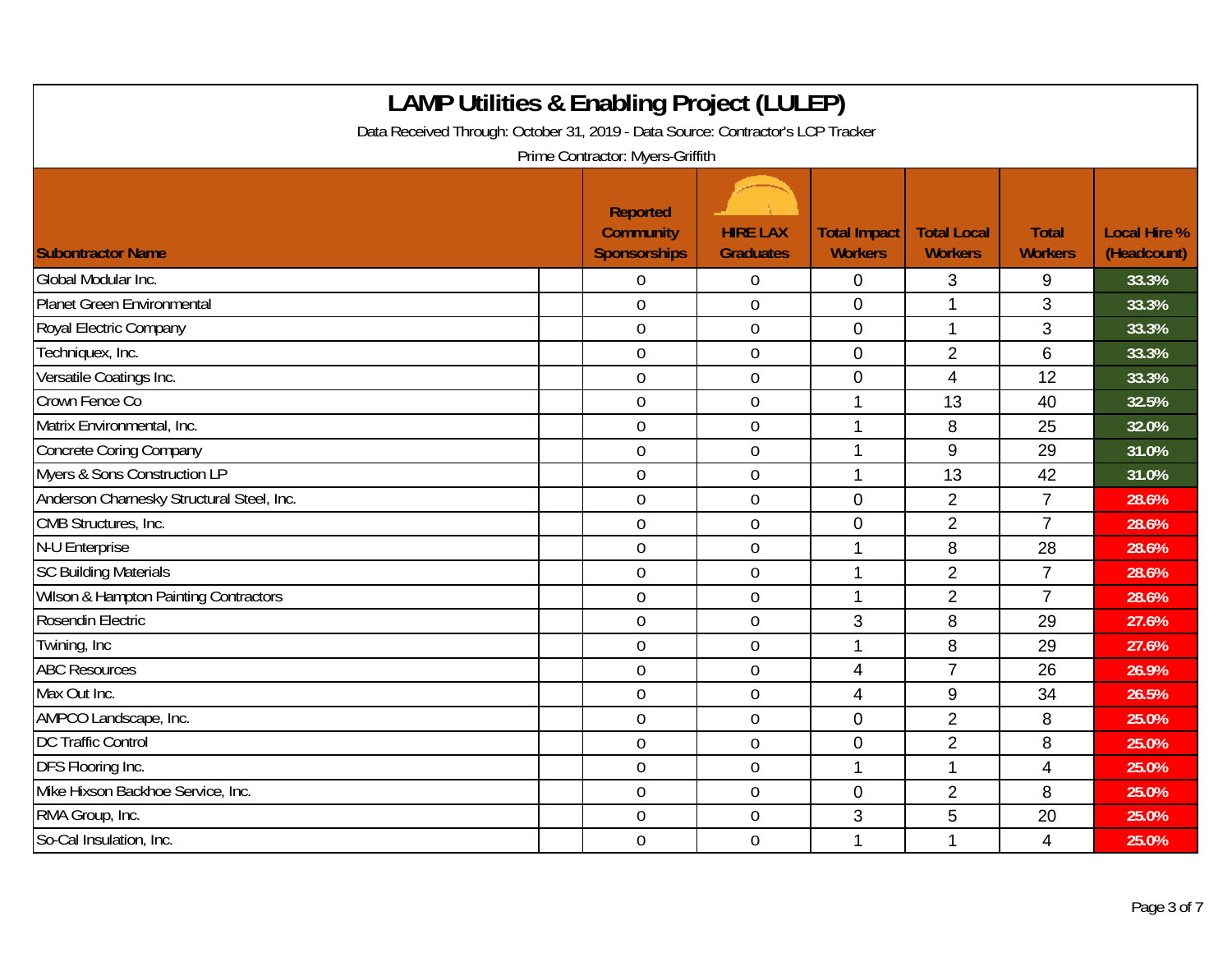| <b>LAMP Utilities &amp; Enabling Project (LULEP)</b><br>Data Received Through: October 31, 2019 - Data Source: Contractor's LCP Tracker<br>Prime Contractor: Myers-Griffith |                                                            |                                     |                                       |                                      |                                |                                    |  |  |
|-----------------------------------------------------------------------------------------------------------------------------------------------------------------------------|------------------------------------------------------------|-------------------------------------|---------------------------------------|--------------------------------------|--------------------------------|------------------------------------|--|--|
| <b>Subontractor Name</b>                                                                                                                                                    | <b>Reported</b><br><b>Community</b><br><b>Sponsorships</b> | <b>HIRE LAX</b><br><b>Graduates</b> | <b>Total Impact</b><br><b>Workers</b> | <b>Total Local</b><br><b>Workers</b> | <b>Total</b><br><b>Workers</b> | <b>Local Hire %</b><br>(Headcount) |  |  |
| LNA Concrete Structures, Inc.                                                                                                                                               | 0                                                          | $\overline{0}$                      | 1                                     | 9                                    | 37                             | 24.3%                              |  |  |
| Giroux Glass, Inc.                                                                                                                                                          | $\overline{0}$                                             | $\mathbf 0$                         | $\overline{0}$                        | $\overline{2}$                       | 9                              | 22.2%                              |  |  |
| Meadows Sheet Metal & Air Conditioning, Inc                                                                                                                                 | $\mathbf 0$                                                | $\overline{0}$                      | $\overline{2}$                        | 10                                   | 45                             | 22.2%                              |  |  |
| Cosco Fire Protection, Inc.                                                                                                                                                 | $\mathbf 0$                                                | $\boldsymbol{0}$                    | $\mathbf 0$                           | 5                                    | 23                             | 21.7%                              |  |  |
| Sterndahl Enterprises, Inc.                                                                                                                                                 | $\overline{0}$                                             | $\overline{0}$                      | $\overline{2}$                        | 6                                    | 28                             | 21.4%                              |  |  |
| Blois Construction, Inc.                                                                                                                                                    | $\overline{0}$                                             | $\boldsymbol{0}$                    | $\overline{4}$                        | 18                                   | 86                             | 20.9%                              |  |  |
| <b>Chief Engineering</b>                                                                                                                                                    | $\overline{0}$                                             | $\mathbf 0$                         | 3                                     | 12                                   | 58                             | 20.7%                              |  |  |
| Absolute Abatement & Demolition                                                                                                                                             | $\overline{0}$                                             | $\overline{0}$                      | $\overline{0}$                        | 1                                    | 5                              | 20.0%                              |  |  |
| <b>Century Sweeping</b>                                                                                                                                                     | $\mathbf 0$                                                | $\overline{0}$                      | $\mathbf 0$                           | 1                                    | 5                              | 20.0%                              |  |  |
| Pacific Waterproofing & Restoration, Inc.                                                                                                                                   | $\mathbf 0$                                                | $\mathbf 0$                         | $\mathbf{0}$                          | 1                                    | 5                              | 20.0%                              |  |  |
| Penhall Co                                                                                                                                                                  | $\overline{0}$                                             | $\mathbf 0$                         | $\overline{0}$                        | 1                                    | 5                              | 20.0%                              |  |  |
| <b>T&amp;M Construction</b>                                                                                                                                                 | $\mathbf 0$                                                | $\mathbf 0$                         | $\mathbf 0$                           | 1                                    | 5                              | 20.0%                              |  |  |
| Fehoko Concrete Inc                                                                                                                                                         | $\overline{0}$                                             | $\overline{0}$                      | $\overline{2}$                        | 4                                    | 21                             | 19.0%                              |  |  |
| Michels Pipeline Construction; a div. of Michels Corporation                                                                                                                | $\overline{0}$                                             | $\mathbf 0$                         | 3                                     | 13                                   | 74                             | 17.6%                              |  |  |
| Bali Construction, Inc.                                                                                                                                                     | $\mathbf 0$                                                | $\pmb{0}$                           | 3                                     | 10                                   | 58                             | 17.2%                              |  |  |
| Sully-Miller Contracting Company                                                                                                                                            | $\mathbf 0$                                                | $\boldsymbol{0}$                    | $\mathbf{0}$                          | 10                                   | 58                             | 17.2%                              |  |  |
| Crosstown Electrical & Data, Inc.                                                                                                                                           | $\overline{0}$                                             | $\overline{0}$                      | $\overline{0}$                        | $\overline{2}$                       | 12                             | 16.7%                              |  |  |
| <b>Granstrom Masonry Inc</b>                                                                                                                                                | $\mathbf 0$                                                | $\boldsymbol{0}$                    | $\mathbf 0$                           | $\mathbf 1$                          | 6                              | 16.7%                              |  |  |
| Kato Landscape, Inc.                                                                                                                                                        | $\theta$                                                   | $\mathbf 0$                         | 1                                     | $\overline{2}$                       | 12                             | 16.7%                              |  |  |
| Nor Cal Pipeline Services                                                                                                                                                   | $\overline{0}$                                             | $\overline{0}$                      | 1                                     | $\overline{7}$                       | 42                             | 16.7%                              |  |  |
| Smithson Electric, Inc.                                                                                                                                                     | $\mathbf 0$                                                | $\boldsymbol{0}$                    | $\mathbf 0$                           | 1                                    | 6                              | 16.7%                              |  |  |
| Southcoast Acoustical Interiors, Inc.                                                                                                                                       | $\theta$                                                   | $\mathbf 0$                         | $\overline{0}$                        | 3                                    | 18                             | 16.7%                              |  |  |
| Traffic Management Inc.                                                                                                                                                     | $\mathbf 0$                                                | $\mathbf 0$                         | $\mathbf 0$                           | 1                                    | 6                              | 16.7%                              |  |  |
| Util-Locate                                                                                                                                                                 | $\mathbf 0$                                                | $\mathbf 0$                         | 1                                     | 1                                    | 6                              | 16.7%                              |  |  |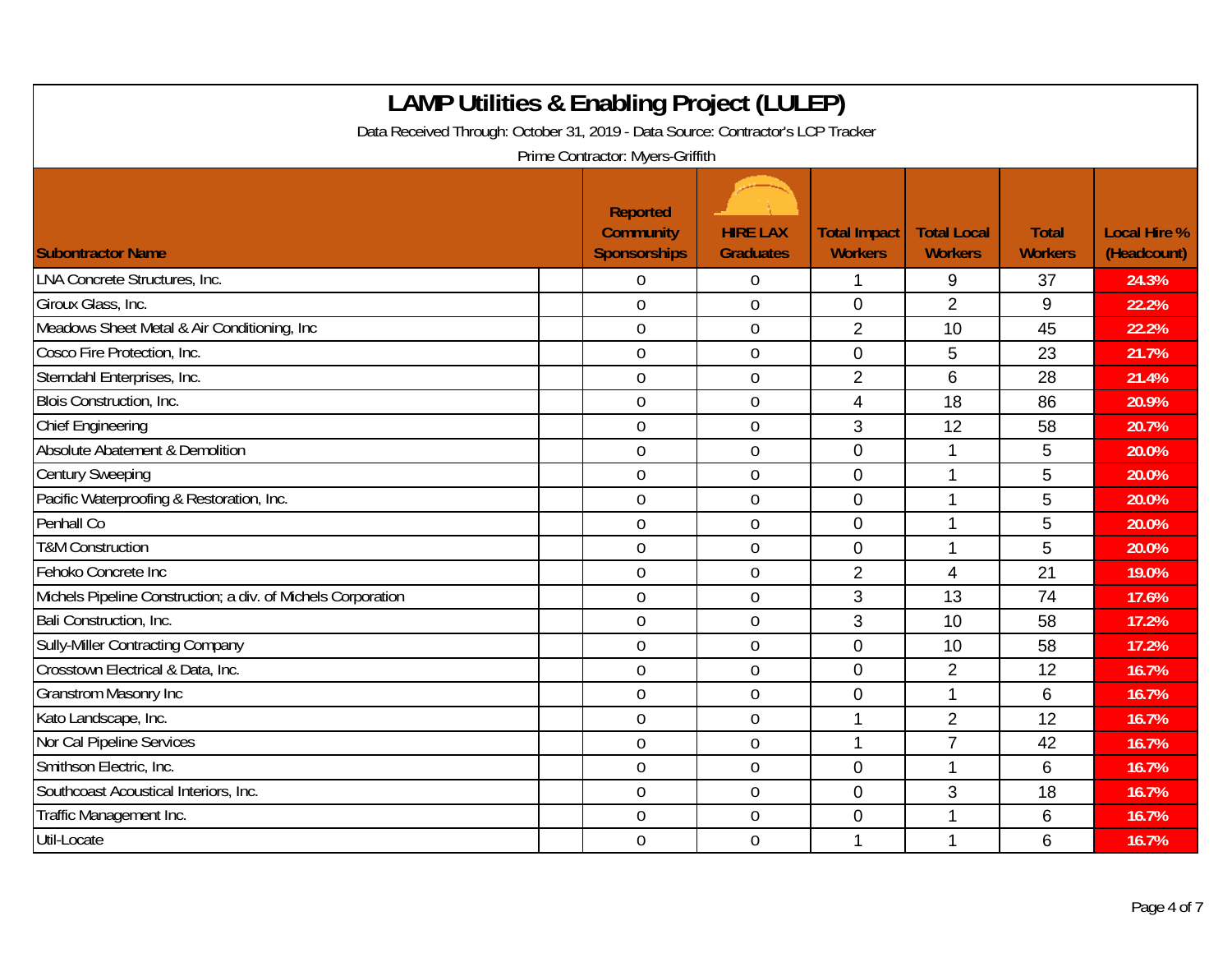| <b>LAMP Utilities &amp; Enabling Project (LULEP)</b><br>Data Received Through: October 31, 2019 - Data Source: Contractor's LCP Tracker<br>Prime Contractor: Myers-Griffith |                                                     |                                     |                                       |                                      |                                |                                    |  |
|-----------------------------------------------------------------------------------------------------------------------------------------------------------------------------|-----------------------------------------------------|-------------------------------------|---------------------------------------|--------------------------------------|--------------------------------|------------------------------------|--|
| <b>Subontractor Name</b>                                                                                                                                                    | Reported<br><b>Community</b><br><b>Sponsorships</b> | <b>HIRE LAX</b><br><b>Graduates</b> | <b>Total Impact</b><br><b>Workers</b> | <b>Total Local</b><br><b>Workers</b> | <b>Total</b><br><b>Workers</b> | <b>Local Hire %</b><br>(Headcount) |  |
| BC Rentals, Inc. dba BC Traffic Specialist                                                                                                                                  | $\Omega$                                            | $\mathbf 0$                         | $\mathbf 0$                           | 3                                    | 20                             | 15.0%                              |  |
| Zefiro Corporation                                                                                                                                                          | $\overline{0}$                                      | $\mathbf 0$                         | 1                                     | 5                                    | 34                             | 14.7%                              |  |
| <b>DRS Rebar Inc</b>                                                                                                                                                        | $\overline{0}$                                      | $\boldsymbol{0}$                    | $\pmb{0}$                             | 1                                    | $\overline{7}$                 | 14.3%                              |  |
| 2R Drilling, Inc.                                                                                                                                                           | $\mathbf 0$                                         | $\boldsymbol{0}$                    | $\mathbf 1$                           | 1                                    | 8                              | 12.5%                              |  |
| Upland Contracting, Inc.                                                                                                                                                    | $\overline{0}$                                      | $\mathbf 0$                         | $\overline{0}$                        | 1                                    | 8                              | 12.5%                              |  |
| G. O. Rodriguez Trucking, Inc.                                                                                                                                              | $\overline{0}$                                      | $\mathbf 0$                         | $\overline{0}$                        | 5                                    | 41                             | 12.2%                              |  |
| G&F Concrete Cutting, Inc.                                                                                                                                                  | $\mathbf 0$                                         | $\mathbf 0$                         | $\overline{0}$                        | $\overline{2}$                       | 18                             | 11.1%                              |  |
| Los Angeles Signal Construction, Inc.                                                                                                                                       | $\mathbf 0$                                         | $\mathbf 0$                         | $\mathbf 0$                           | 1                                    | 9                              | 11.1%                              |  |
| R.J. Lalonde, Inc.                                                                                                                                                          | $\mathbf 0$                                         | $\mathbf 0$                         |                                       | 1                                    | $\boldsymbol{9}$               | 11.1%                              |  |
| Ferreira Construction Co, Inc.                                                                                                                                              | $\mathbf 0$                                         | $\mathbf 0$                         | $\mathbf 1$                           | 5                                    | 46                             | 10.9%                              |  |
| Badger Daylighting Corp.                                                                                                                                                    | $\mathbf 0$                                         | $\mathbf 0$                         | 1                                     | 3                                    | 28                             | 10.7%                              |  |
| Cindy Trump, Inc., DBA Lindys Cold Planing                                                                                                                                  | $\overline{0}$                                      | $\boldsymbol{0}$                    | $\mathbf 0$                           | 1                                    | 13                             | 7.7%                               |  |
| Crane Rental Service, Inc.                                                                                                                                                  | $\mathbf 0$                                         | $\mathbf 0$                         | 1                                     | 1                                    | 14                             | 7.1%                               |  |
| All American Asphalt                                                                                                                                                        | $\overline{0}$                                      | $\mathbf 0$                         | $\overline{4}$                        | 10                                   | 170                            | 5.9%                               |  |
| AD Improvements Inc                                                                                                                                                         | $\mathbf 0$                                         | $\overline{0}$                      | $\overline{0}$                        | $\overline{0}$                       | 3                              | 0.0%                               |  |
| Anglemyer Crane Rental                                                                                                                                                      | $\boldsymbol{0}$                                    | $\boldsymbol{0}$                    | $\mathbf 0$                           | $\mathbf 0$                          | 1                              | 0.0%                               |  |
| Asphalt, Fabric & Engineering, Inc.                                                                                                                                         | $\overline{0}$                                      | $\mathbf 0$                         | $\overline{0}$                        | $\overline{0}$                       | 3                              | 0.0%                               |  |
| Ayala Boring Inc                                                                                                                                                            | $\overline{0}$                                      | $\mathbf 0$                         | $\overline{0}$                        | $\overline{0}$                       | 4                              | 0.0%                               |  |
| <b>Barneys Hole Digging Service</b>                                                                                                                                         | $\mathbf 0$                                         | $\overline{0}$                      | $\mathbf 0$                           | $\mathbf 0$                          | $\overline{2}$                 | 0.0%                               |  |
| Bragg Crane Service (sub to Comet Electric)                                                                                                                                 | $\mathbf 0$                                         | $\mathbf 0$                         | $\overline{0}$                        | $\overline{0}$                       | 3                              | 0.0%                               |  |
| Burros Backhoe Service, LLC                                                                                                                                                 | $\overline{0}$                                      | $\mathbf 0$                         | $\mathbf 0$                           | $\mathbf 0$                          | $\overline{2}$                 | 0.0%                               |  |
| C Below Inc                                                                                                                                                                 | $\boldsymbol{0}$                                    | $\boldsymbol{0}$                    | $\mathbf 0$                           | $\mathbf 0$                          | 12                             | 0.0%                               |  |
| C.M. Peich, Inc.                                                                                                                                                            | $\overline{0}$                                      | $\mathbf 0$                         | $\overline{0}$                        | $\overline{0}$                       | $\overline{7}$                 | 0.0%                               |  |
| Calmex Engineering, Inc.                                                                                                                                                    | $\overline{0}$                                      | $\overline{0}$                      | $\Omega$                              | $\Omega$                             | 1                              | 0.0%                               |  |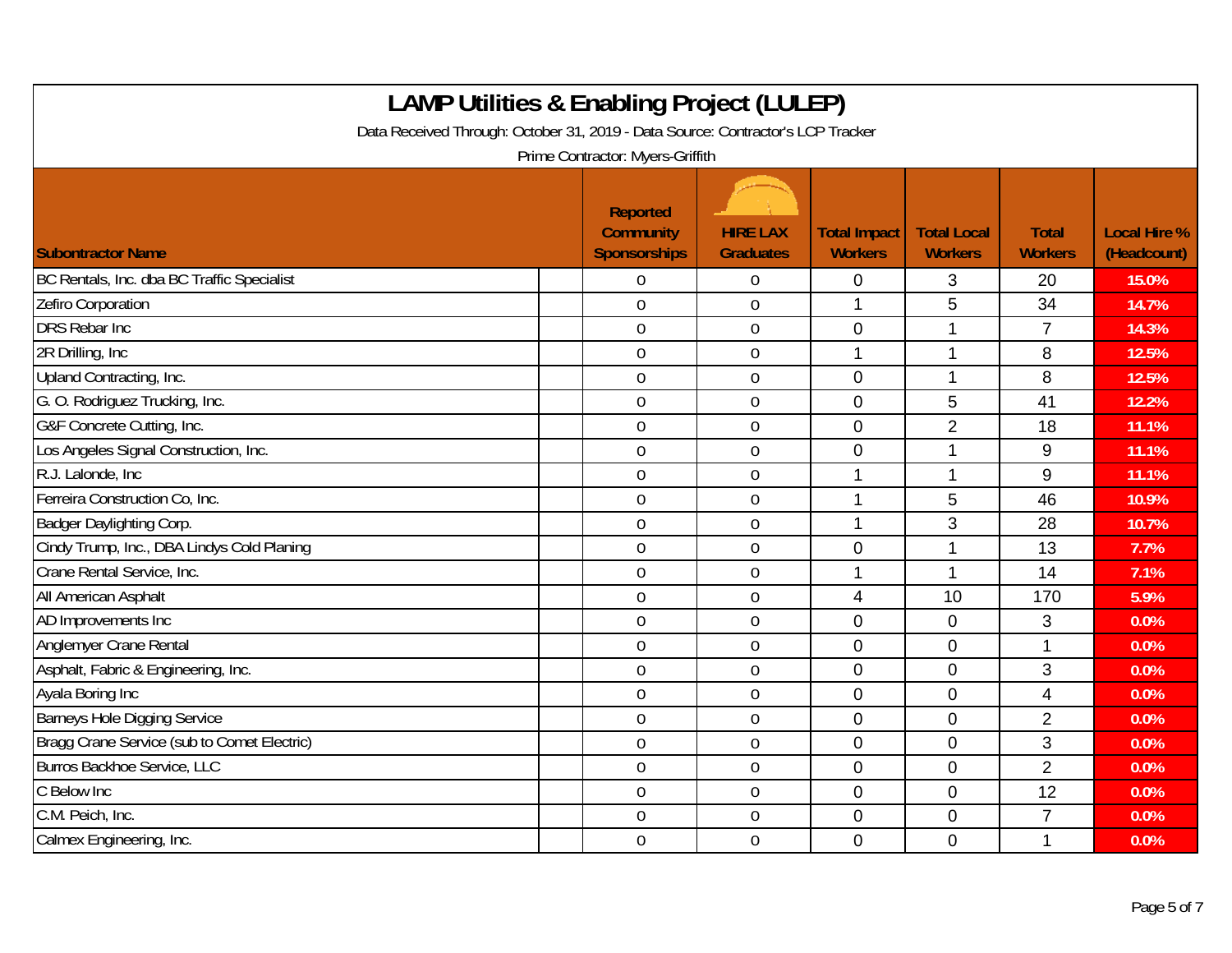| <b>LAMP Utilities &amp; Enabling Project (LULEP)</b><br>Data Received Through: October 31, 2019 - Data Source: Contractor's LCP Tracker<br>Prime Contractor: Myers-Griffith |                                                     |                                     |                                       |                                      |                                |                                    |  |  |
|-----------------------------------------------------------------------------------------------------------------------------------------------------------------------------|-----------------------------------------------------|-------------------------------------|---------------------------------------|--------------------------------------|--------------------------------|------------------------------------|--|--|
| <b>Subontractor Name</b>                                                                                                                                                    | Reported<br><b>Community</b><br><b>Sponsorships</b> | <b>HIRE LAX</b><br><b>Graduates</b> | <b>Total Impact</b><br><b>Workers</b> | <b>Total Local</b><br><b>Workers</b> | <b>Total</b><br><b>Workers</b> | <b>Local Hire %</b><br>(Headcount) |  |  |
| Cell-Crete Corporation                                                                                                                                                      | $\overline{0}$                                      | $\overline{0}$                      | $\mathbf 0$                           | 0                                    | 3                              | 0.0%                               |  |  |
| CGO Construction Company, Inc.                                                                                                                                              | $\overline{0}$                                      | $\mathbf 0$                         | $\overline{0}$                        | $\overline{0}$                       | 3                              | 0.0%                               |  |  |
| Commercial Scaffolding of CA, Inc.                                                                                                                                          | $\mathbf 0$                                         | $\boldsymbol{0}$                    | $\mathbf 0$                           | $\overline{0}$                       | $\overline{4}$                 | 0.0%                               |  |  |
| <b>Connor Concrete Cutting and Coring</b>                                                                                                                                   | $\overline{0}$                                      | $\overline{0}$                      | 0                                     | $\overline{0}$                       | 8                              | 0.0%                               |  |  |
| Cornerstone Demolition Corp.                                                                                                                                                | $\overline{0}$                                      | $\overline{0}$                      | 0                                     | $\mathbf 0$                          | 9                              | 0.0%                               |  |  |
| D.C. Drilling Inc                                                                                                                                                           | $\mathbf 0$                                         | $\boldsymbol{0}$                    | $\overline{0}$                        | $\mathbf 0$                          | $\overline{2}$                 | 0.0%                               |  |  |
| Dayton Certified Welding, Inc.                                                                                                                                              | $\overline{0}$                                      | $\mathbf 0$                         | $\overline{0}$                        | $\mathbf{0}$                         | $\overline{2}$                 | 0.0%                               |  |  |
| DeepScan, Inc.                                                                                                                                                              | $\overline{0}$                                      | $\mathbf 0$                         | $\overline{0}$                        | $\overline{0}$                       | 4                              | 0.0%                               |  |  |
| Discovery Hydrovac                                                                                                                                                          | $\mathbf 0$                                         | $\overline{0}$                      | $\mathbf 0$                           | $\overline{0}$                       | 1                              | 0.0%                               |  |  |
| DJS General Contracting, Inc.                                                                                                                                               | $\boldsymbol{0}$                                    | $\overline{0}$                      | $\mathbf 0$                           | $\mathbf 0$                          | 5                              | 0.0%                               |  |  |
| <b>Fastrack Rentals Inc</b>                                                                                                                                                 | $\overline{0}$                                      | $\mathbf 0$                         | 0                                     | $\overline{0}$                       | 1                              | 0.0%                               |  |  |
| Fine Grade Equipment, Inc.                                                                                                                                                  | $\overline{0}$                                      | $\mathbf 0$                         | $\overline{0}$                        | $\overline{0}$                       | 6                              | 0.0%                               |  |  |
| Gregg Drilling & Testing, Inc.                                                                                                                                              | $\mathbf 0$                                         | $\mathbf 0$                         | 0                                     | $\overline{0}$                       | 5                              | 0.0%                               |  |  |
| <b>Ground Penetrating Radar</b>                                                                                                                                             | $\overline{0}$                                      | $\boldsymbol{0}$                    | 0                                     | $\mathbf 0$                          | 3                              | 0.0%                               |  |  |
| H.D. Construction Equipment, Inc.                                                                                                                                           | $\mathbf 0$                                         | $\boldsymbol{0}$                    | $\mathbf 0$                           | $\mathbf 0$                          | $\overline{7}$                 | 0.0%                               |  |  |
| Hardy & Harper                                                                                                                                                              | $\mathbf 0$                                         | $\mathbf 0$                         | 0                                     | $\mathbf 0$                          | 9                              | 0.0%                               |  |  |
| <b>Hydraulic Cranes LLC</b>                                                                                                                                                 | $\overline{0}$                                      | $\overline{0}$                      | 0                                     | $\overline{0}$                       | 1                              | 0.0%                               |  |  |
| Jim Painter Controls, Inc.                                                                                                                                                  | $\overline{0}$                                      | $\overline{0}$                      | 0                                     | $\mathbf 0$                          | $\mathbf 1$                    | 0.0%                               |  |  |
| Johnson's Tree Service                                                                                                                                                      | $\mathbf 0$                                         | $\mathbf 0$                         | $\overline{0}$                        | $\mathbf 0$                          | $\overline{2}$                 | 0.0%                               |  |  |
| Lucas Builders, Inc.                                                                                                                                                        | $\theta$                                            | $\mathbf 0$                         | 0                                     | $\mathbf{0}$                         | 8                              | 0.0%                               |  |  |
| Merli Concrete Pumping                                                                                                                                                      | $\theta$                                            | $\mathbf 0$                         | 0                                     | $\mathbf 0$                          | 3                              | 0.0%                               |  |  |
| Newman Backhoe Service, Inc.                                                                                                                                                | $\overline{0}$                                      | $\mathbf 0$                         | 0                                     | $\overline{0}$                       | 13                             | 0.0%                               |  |  |
| Pavement Coatings, Inc.                                                                                                                                                     | $\overline{0}$                                      | $\overline{0}$                      | 0                                     | $\mathbf 0$                          | 5                              | 0.0%                               |  |  |
| <b>Pavement Recycling Systems</b>                                                                                                                                           | $\mathbf 0$                                         | $\mathbf 0$                         | $\overline{0}$                        | $\mathbf{0}$                         | 10                             | 0.0%                               |  |  |